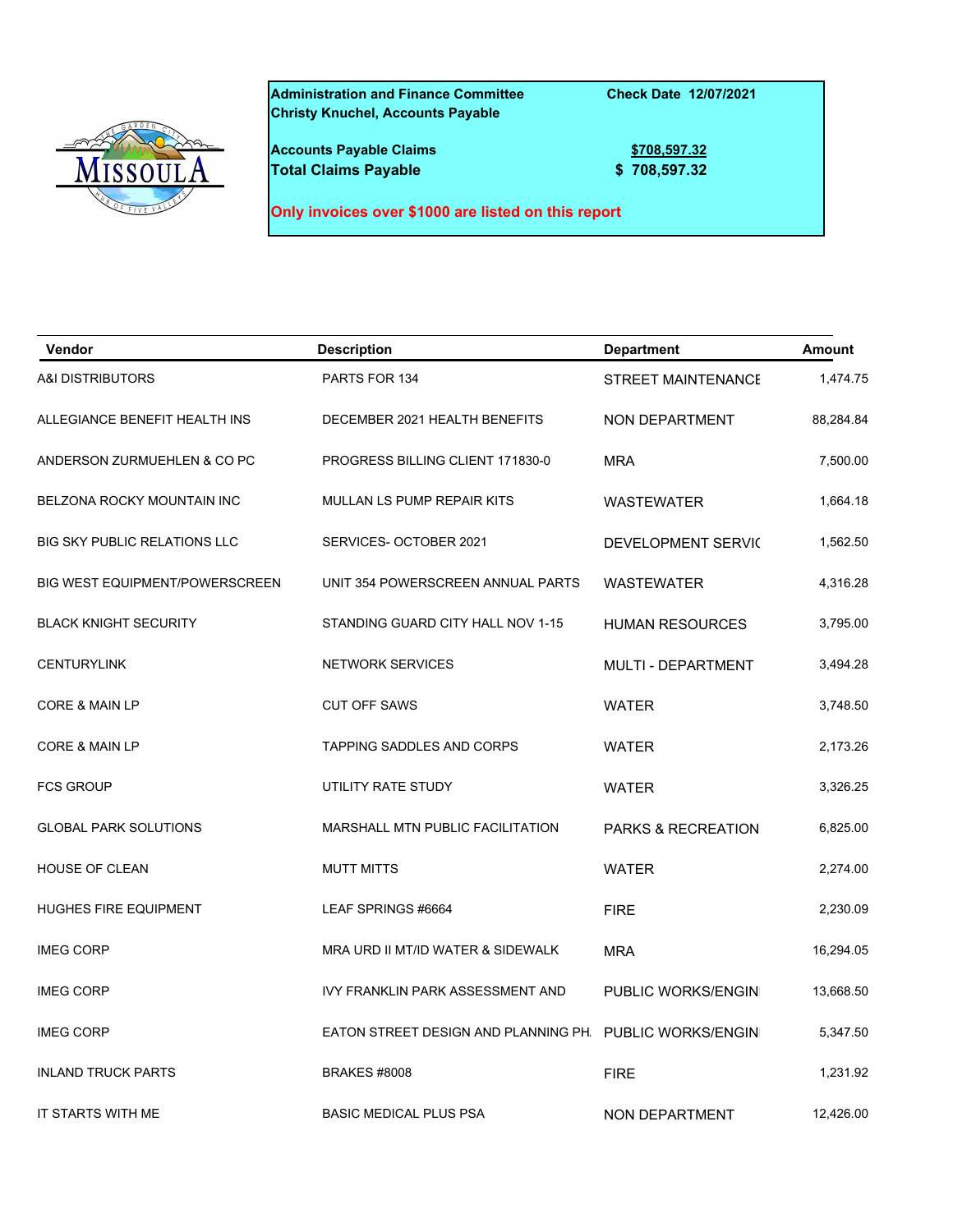| Vendor                       | <b>Description</b>                        | <b>Department</b>             | <b>Amount</b> |
|------------------------------|-------------------------------------------|-------------------------------|---------------|
| <b>IWATER INC</b>            | ANNUAL MAINTENANCE AGREEMENT IWATE WATER  |                               | 11,460.00     |
| LAERDAL MEDICAL CORP         | <b>TRAINING SIMULATOR</b>                 | <b>FIRE</b>                   | 1,313.00      |
| LEE ENTERPRISES              | POTNG MIX MASTHEADS & DIG IMPRESS         | <b>WASTEWATER</b>             | 1,026.00      |
| LES SCHWAB TIRE CENTER       | <b>TIRES #3331</b>                        | <b>FIRE</b>                   | 1,171.28      |
| LION LUMBER & BUILD LLC      | <b>MILLED LUMBER</b>                      | PARKS & RECREATION            | 4,581.50      |
| MISSOULA AGING SERVICES      | <b>FY22 AGING SERVICES CONTRACT</b>       | <b>HOUSING &amp; COMMUNIT</b> | 143,867.00    |
| MISSOULA COUNTY TREASURER    | <b>GREEN TARIFF CONSULTING</b>            | <b>HOUSING &amp; COMMUNIT</b> | 2,122.92      |
| <b>MLCT</b>                  | SB358 RULE MAKING FY22 QI EXPENSES        | <b>WASTEWATER</b>             | 1,400.00      |
| MMIA                         | DEDUCTIBLE RECOVER                        | NON DEPARTMENT                | 15,509.45     |
| <b>MORRISON MAIERLE INC</b>  | SERVICES THRU OCT 29 GRANT CRK LS         | <b>WASTEWATER</b>             | 46,651.15     |
| NATIONAL DEVELOPMENT COUNCIL | <b>ONLINE TRAINING</b>                    | <b>ENTITLEMENT GRANTS</b>     | 1,134.00      |
| <b>NEWFIELDS</b>             | HYDROGEOLOGY AND WATER RIGHTS SER         | WATER                         | 1,510.00      |
| NORTHWESTERN ENERGY          | UTILITY BILLS                             | PUBLIC WORKS/ENGIN            | 24,465.13     |
| NORTHWESTERN ENERGY          | 600 CREGG LN                              | <b>PARKS &amp; RECREATION</b> | 8,951.46      |
| NORTHWESTERN ENERGY          | UTILITY BILLS                             | PUBLIC WORKS/ENGIN            | 4,642.98      |
| NORTHWESTERN ENERGY          | 3025 SOUTH AVE W                          | PARKS & RECREATION            | 3,297.00      |
| NORTHWESTERN ENERGY          | 109 N CATLIN ST                           | <b>FACILITY MAINTENANC</b>    | 2,082.08      |
| NORTHWESTERN ENERGY          | 2705 CCC RD                               | PARKS & RECREATION            | 1,148.67      |
| OPPORTUNITY RESOURCES INC    | CITY HALL JANITORIAL OCT 21               | <b>FACILITY MAINTENANC</b>    | 10,300.74     |
| OPPORTUNITY RESOURCES INC    | CITY BUILDINGS JANITORIAL OCT21           | <b>FACILITY MAINTENANC</b>    | 3,191.78      |
| PROSPECT CONSTRUCTION        | MOUNT AND 14TH WATER MAIN REPLACEM WATER  |                               | 51,159.53     |
| PROSPECT CONSTRUCTION        | MOUNT AND 14TH WATER MAIN REPLACEMI WATER |                               | 35,016.21     |
| <b>RESPEC</b>                | <b>CLARK FORK RESTORATION- OCT 21</b>     | <b>PARKS &amp; RECREATION</b> | 7,173.74      |
| ROGERS INTERNATIONAL PLLC    | CEDAR HAWTHORNE NGBRHD SECURITY           | <b>HOUSING &amp; COMMUNIT</b> | 10,440.00     |
| ROGERS INTERNATIONAL PLLC    | JOHNSON NORTH NGBRHD SECURITY             | <b>HOUSING &amp; COMMUNIT</b> | 7,860.00      |